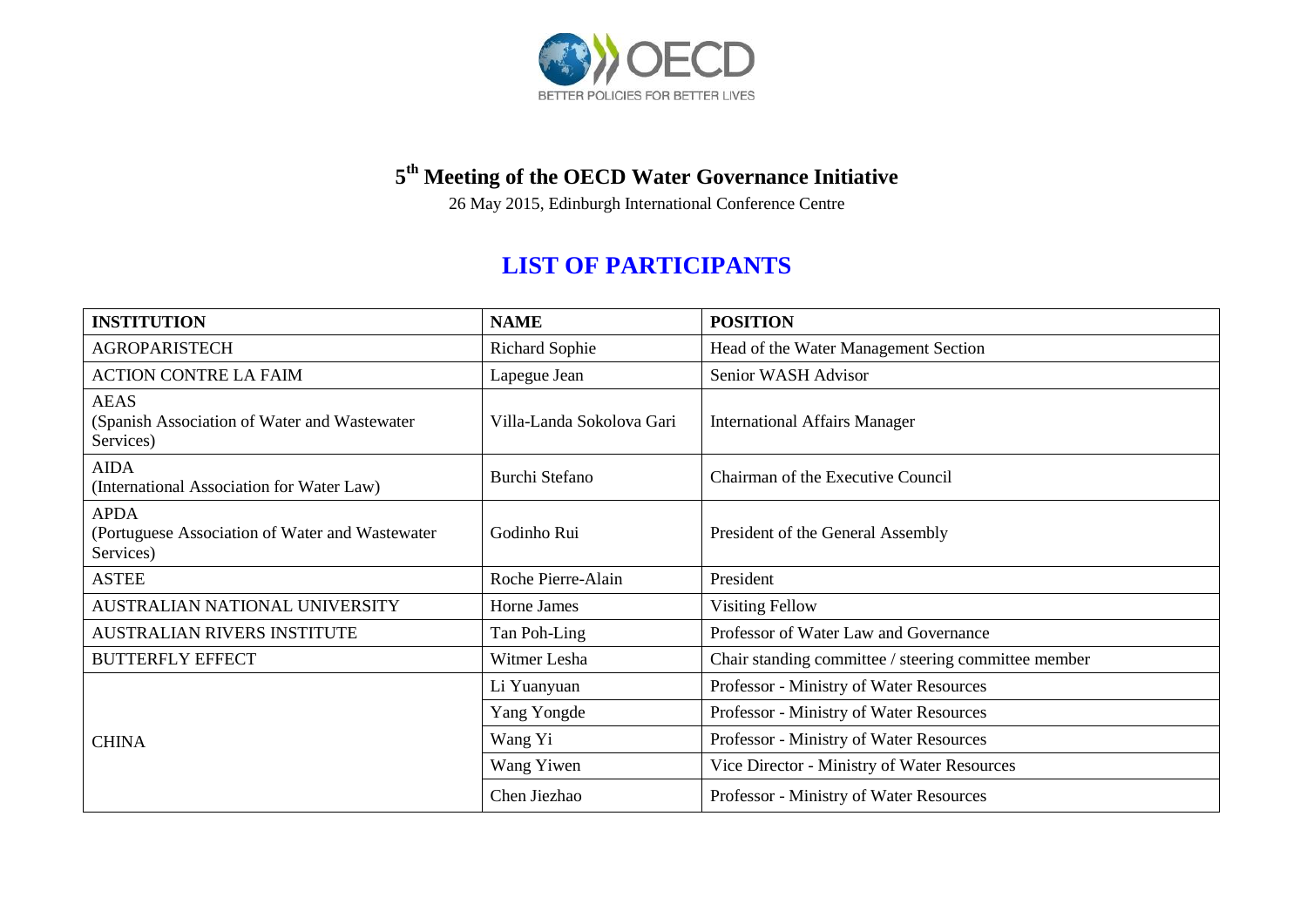| <b>DELTARES</b>                                                                                           | Seijger Chris          | Researcher Governance and Spatial Planning                       |
|-----------------------------------------------------------------------------------------------------------|------------------------|------------------------------------------------------------------|
|                                                                                                           | Zeeman Sascha          | Intern                                                           |
| <b>DUTCH WATER AUTHORITIES</b>                                                                            | Uijterlinde Rob        | Strategic Advisor                                                |
| <b>ENGLAND &amp; WALES</b>                                                                                | Crilly Damian          | Manager, Integrated Water Planning - Environment Agency          |
| <b>EXPERT</b>                                                                                             | <b>Barker</b> Ian      | Managing Director - Water Policy International                   |
| <b>GIWEH</b><br>(Global Institute for Water, Environment and Health)                                      | McLeod Kimberly        | Programme Manager                                                |
| <b>GWOPA</b><br>(Global Water operators Partnerships Alliance)                                            | El-Awar Faraj          | Program Manager                                                  |
| GWP (Global Water Partnership)                                                                            | <b>Brikke Francois</b> | Senior Network Officer                                           |
| <b>GWP-MED</b><br>(Global Water Partnership -Mediterranean)                                               | Vasilaki Varvara       | <b>Assistant Programme Officer</b>                               |
| <b>HUNGARY</b>                                                                                            | Kisvardai Gabor        | Legal adviser - - Energy and Public Utility Regulatory Authority |
| <b>INBO / OIEAU</b><br>(International Network of Basin Organisations /<br>International Office for Water) | Donzier Jean-François  | <b>General Director</b>                                          |
| <b>ICATALIST</b>                                                                                          | Lopez-Gunn Elena       | Director and Cheney Fellow                                       |
| INTERNATIONAL JOURNAL OF WATER<br><b>GOVERNANCE</b>                                                       | <b>Teisman Geert</b>   | Editor-in-chief                                                  |
| <b>IWRA</b><br>(International Water Resources Association)                                                | Soo Tom                | <b>Executive Director</b>                                        |
| <b>KAPSARC</b>                                                                                            | Napoli Christopher     | Senior Research Associate                                        |
| <b>KOREA</b>                                                                                              | Cho Eugene             | Deputy Director – Ministry of Environment                        |
|                                                                                                           | Yoon Hongsun           | 2nd Secretary - Ministry of Foreign Affairs                      |
| <b>K-WATER</b>                                                                                            | Lee Jong Jeong         | Manager                                                          |
|                                                                                                           | Suh Jinsuhk            | Senior Researcher                                                |
| KWR WATERCYCLE RESEARCH INSTITUTE                                                                         | <b>Brouwer Stijn</b>   | Senior researcher fellow                                         |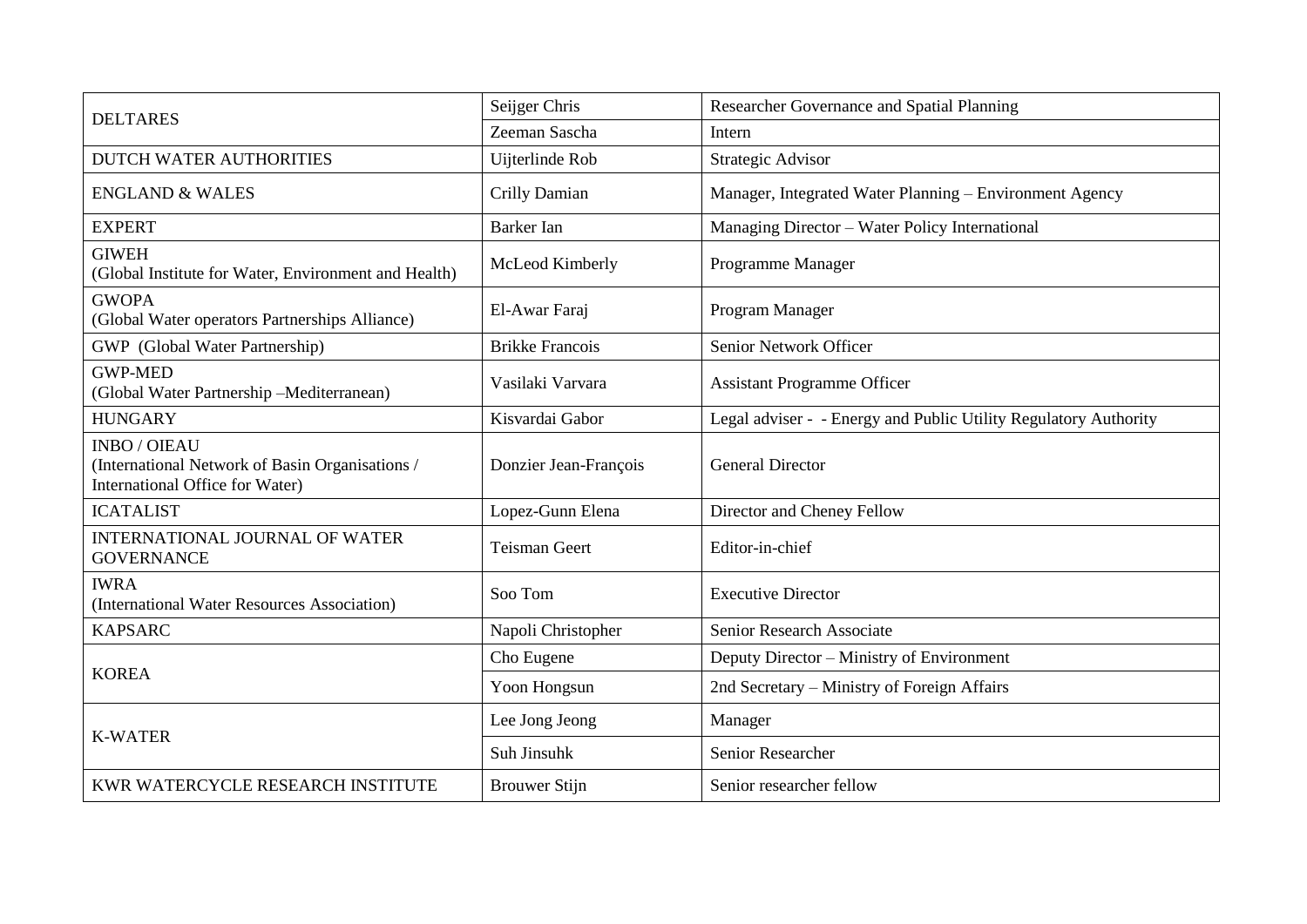| LEE KUAN YEW SCHOOL OF PUBLIC POLICY                                                                                  | Tortajada Cecilia             | Senior Research Fellow                                                                              |
|-----------------------------------------------------------------------------------------------------------------------|-------------------------------|-----------------------------------------------------------------------------------------------------|
| <b>LUXEMBURG</b>                                                                                                      | Alves Marinho Bruno           | Attaché d'Administration - Ministère du Développement Durable et des<br>Infrastructures             |
| MURCIA WATER AGENCY<br>(Foundation IEA)                                                                               | <b>Martinez Nieto Antonio</b> | <b>Secretary General</b>                                                                            |
| <b>MEXICO</b>                                                                                                         | Olivares Roberto              | Director General – National Association of Water and Sanitation<br><b>Utilities (ANEAS)</b>         |
|                                                                                                                       | Coria Claudia                 | International Affairs Manager - National Water Commission                                           |
|                                                                                                                       | Cervantes Alejandro           | Consulting Advisor - National Water Commission                                                      |
|                                                                                                                       | Muniz Francisco               | Deputy Director General for Water Management - National Water<br>Commission                         |
| <b>NARBO / JAPAN WATER AGENCY</b><br>(Network of Asian River Basin Organisations)                                     | Kawasaki Tadashige            | Secretariat / Deputy Director                                                                       |
| <b>NETHERLANDS</b>                                                                                                    | van Lindert Ellen             | Policy officer - Ministry of Infrastructure and the Environment                                     |
| <b>OSCE</b>                                                                                                           | Sehring Jenniver              | <b>Environmental Affairs Adviser</b>                                                                |
| <b>PORTUGAL</b>                                                                                                       | Nunes Correia Francisco       | President of PWP                                                                                    |
| <b>SIC ICWC</b><br>(Scientific Information Centre of Interstate<br>Commission for Water Coordination in Central Asia) | Ziganshina Dinara             | Deputy Director                                                                                     |
| <b>SCOTTISH GOVERNMENT</b>                                                                                            | Rathjen Jon                   | Team Leader - Water Industry                                                                        |
| SHEPERD & WDDERBURN SOLICITORS                                                                                        | Downie Gordon                 | Shepherd & Wedderburn Solicitors                                                                    |
| <b>SIWI</b><br>(Stockholm International Water Institute)                                                              | <b>Tropp Hakan</b>            | <b>Managing Director</b>                                                                            |
| <b>SPAIN</b>                                                                                                          | Estrela Teodoro               | Head of the Hydrological Planning Department - Ministry of<br>Agriculture, Food and the Environment |
| <b>SUEZ ENVIRONNEMENT</b>                                                                                             | Leclerc Joannie               | Dialogue and Governance manager                                                                     |
|                                                                                                                       | <b>Guiffant Pascale</b>       | Deputy Director for Sustainable Development                                                         |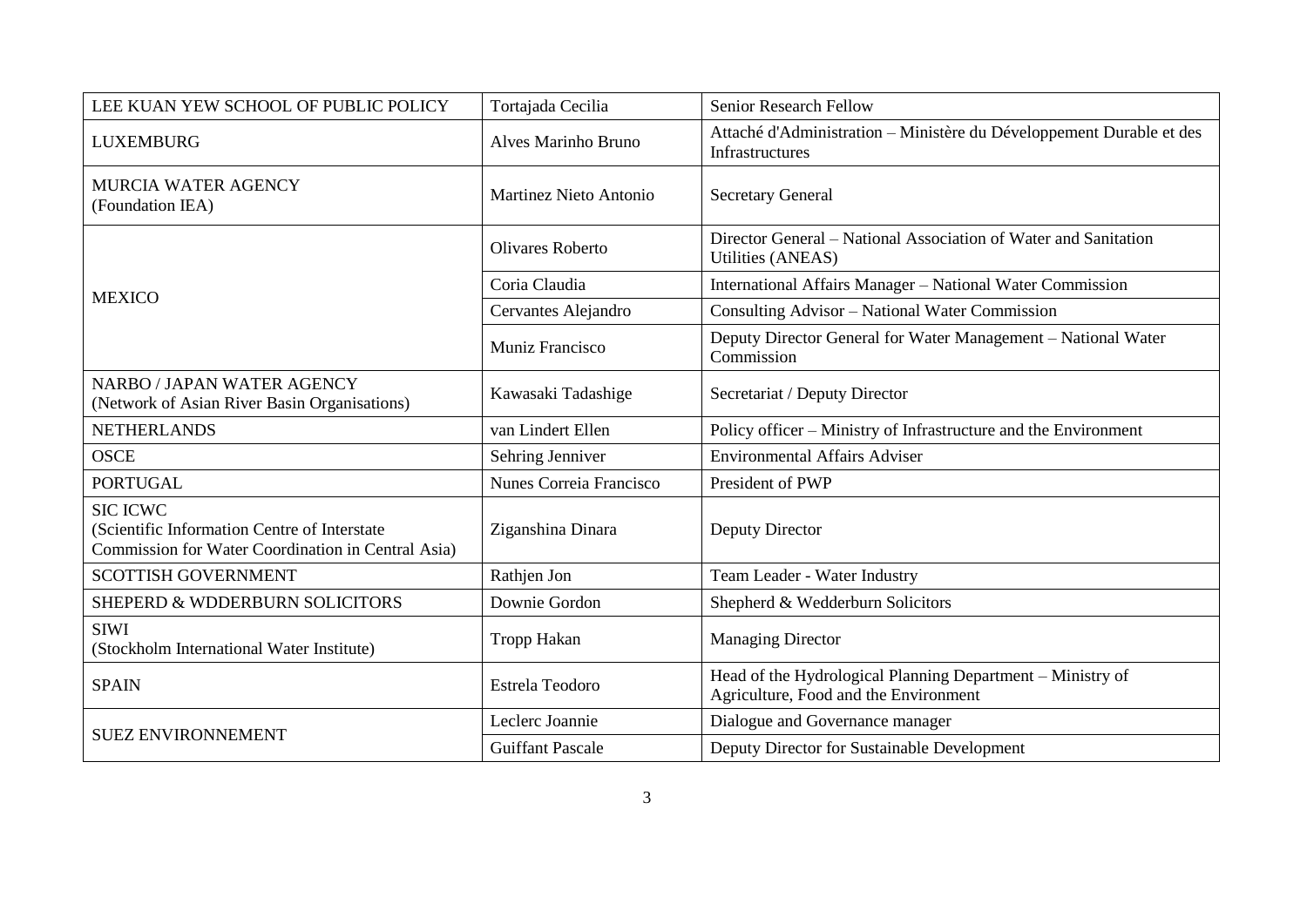| <b>TURKEY</b>                                    | Tikansak Osman          | Expert – Turkish Water Institute                         |
|--------------------------------------------------|-------------------------|----------------------------------------------------------|
|                                                  | Yazici Burcu            | Expert – Turkish Water Institute                         |
|                                                  | <b>Tuncer Erdem</b>     | Counsellor – Permanent Mission of Turkey to the OECD     |
| <b>UNESCO IHP</b>                                | Ross Andrew             | Senior Groundwater Governance Specialist                 |
|                                                  | Aureli Alice            | Chief Groundwater Systems and Human Settlements Section  |
| UNIVERSITY OF ARIZONA                            | <b>Megdal Sharon</b>    | Director and Professor - Water Resources Research Centre |
| UNIVERSITY OF DUNDEE                             | <b>Allan Andrew</b>     | Senior Lecturer                                          |
| UTRECHT UNIVERSITY                               | <b>Hartmann Thomas</b>  | <b>Assistant Professor</b>                               |
| WATER INDUSTRY COMMISSION FOR<br><b>SCOTLAND</b> | Sutherland Alan         | <b>CEO</b>                                               |
| <b>WATER GOVERNANCE INITIATIVE</b>               | <b>Glas Peter</b>       | Chairman                                                 |
| WIN (Water Integrity Network)                    | <b>Bastemeijer Teun</b> | <b>Chief Advisor Strategy and Programmes</b>             |
| <b>WORLD WATER COUNCIL</b>                       | <b>Macleod Fraser</b>   | <b>Executive Director</b>                                |
|                                                  | Altinbilek Dogan        | Vice President                                           |

## **OECD SECRETARIAT**

| Oliveira-Martins Joaquim | Head – Regional Development Policy division |
|--------------------------|---------------------------------------------|
| Kauffmann Céline         | Deputy-Head – Regulatory Policy division    |
| Akhmouch Aziza           | Head – Water Governance Programme           |
| Clavreul Delphine        | Water Governance Programme                  |
| Romano Oriana            | Water Governance Programme                  |
| Chang Yuan               | Water Governance Programme                  |